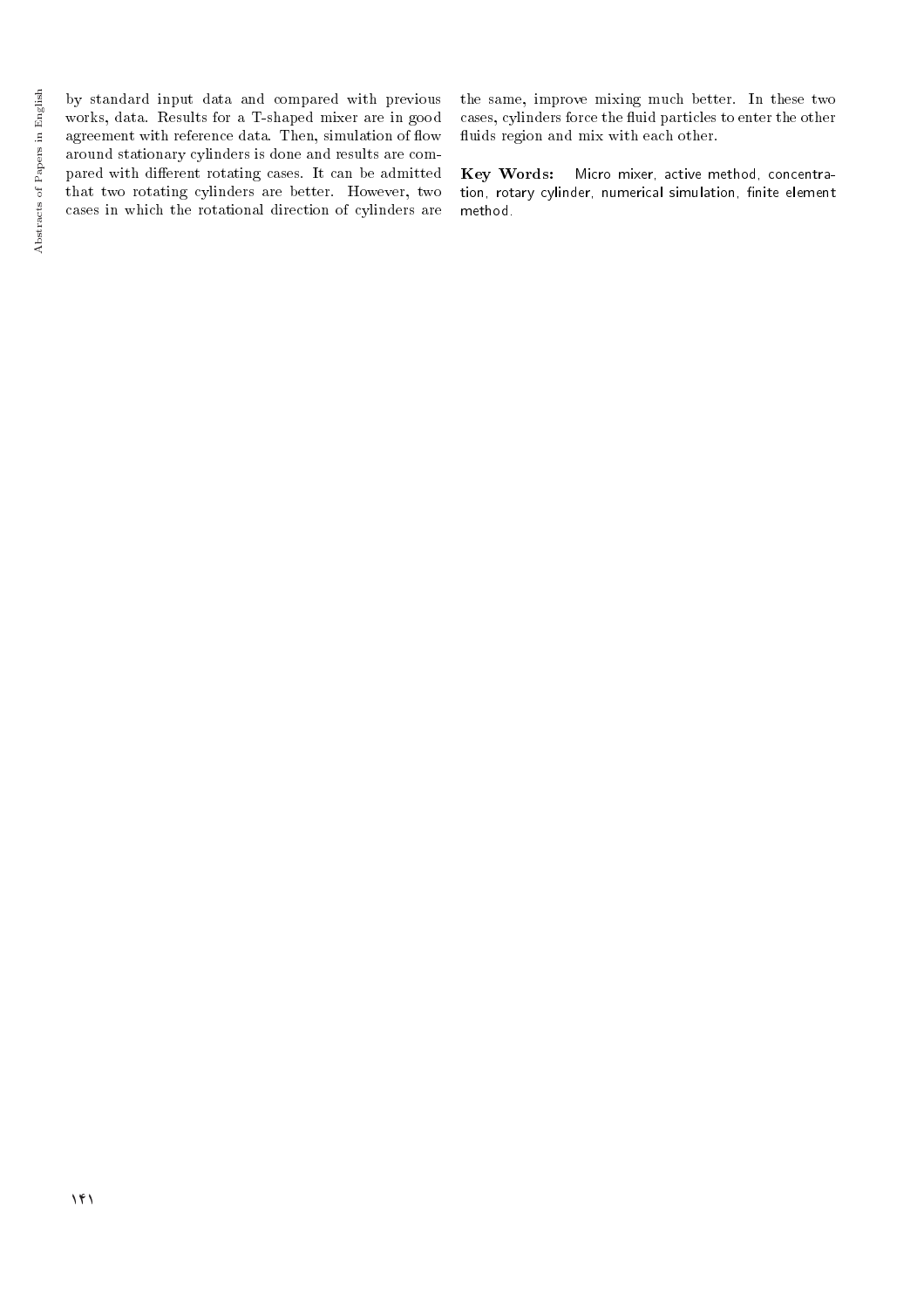Gh. Faraji(corresponding author) ghfaraji@ut.ac.ir Dept. of Mechanical Engineering University of Tehran J. Shahbazi Karami Shahbazi.mech@gmail.com Dept. of Mechanical Engineering Shahid Rajaee Teacher Training University S. Sadeghian Samin.sadeghian@ut.ac.ir Dept. of Mechanical Engineering

University of Tehran DOI:10.24200/J40.2020.54028.1522

Sharif Mechanical Engineering Journal Volume 36, Issue 1, Page 121-130, Original Article

c Sharif University of Technology

 Received 14 October 2019; received in revised form 1 January 2020; accepted 7 January 2020.

#### Abstract

In this paper, the strain area has been designed as a diamond in a new Rubber Pad Tube Straining (RPTS) method, and the tests are applied to two layer copperaluminum. Tubes used in this experiment are pure copper with dimensions with an outer diameter of 22 mm and a thickness of 0.85 mm and also for the aluminum tube grade 1100 with an outer diameter of 22 mm and a thickness of 1 mm, which, after cutting at a length of 110 mm in diameter, were placed in the die. To get the desired result, it was decided to use high-strength polyurethane. A mandrel, which has a convex portion in the form of a diamond, is pushed into the tube, while the tube is fixed by a cylindrical rubber. As a result, the initial diameter of the tube is increased locally, and then, when the mandrel goes down, the energy stored in the rubber returns the tube to its original dimensions. The simulation of the process using the Abaqus finite element software showed that the highest strain is obtained when the maximum diameter of the convex section is as large as the outer diameter of the tube. The strength of the two-layer tube in the third pass was 180/6 MPa, which grew to the same as the aluminum base metal and was lower than that of the copper base metal. The hardness of the copper section of two layer tube under the process compare to its base metal obtained from 92 HV to 130 HV. This condition had a growth for the aluminous layer of 40 HV in the base metal to 50 HV in the two-layer aluminum section. The simulation shows that regardless of the copper-aluminum-metal bonding region, the proposed method has major advantages including high strain homogeneity. The process force is also calculated in the first pass of about 31 tons.

Key Words: Severe plastic deformation, bi-metal tubes, finite element method, mechanical properties.

## NUMERICAL INVESTIGATION ON INCREASING THE MIXING INDEX IN AN ACTIVE MICRO MIXER BY TWO ROTATING CYLINDERS

## S. Mohammad Bagery

saeed bagery@yahoo.com M. Vajdi(corresponding author) vajdi@uma.ac.ir Dept. of Mechanical Engineering University Mohaghegh Ardabili DOI:10.24200/J40.2019.52118.1488

Sharif Mechanical Engineering Journal Volume 36, Issue 1, Page 131-137, Research Note

c Sharif University of Technology

 Received 1 December 2018; received in revised form 5 June 2019; accepted 2 July 2019.

#### Abstract

Micro-mixers are one of the important components of micro-fluid systems. Micro mixers are small devices that are used to mix two different fluids which can be liquid or gas phases. Since the scale of these devices is very small and fluid flows with very low Reynolds. At lower Reynolds numbers, the fluid's diffusivity is the dominant parameter to mix the fluids. If the flow is forced to create vortices, mixing phenomena will improve considerably. So using the appropriate geometries to create vortices and accelerate the mixing process along the channel is essential. In this study, two cylinders are used to enhance the mixing which is a passive method.

Despite other mixing accelerators, cylinders are better because of their smaller drag coefficient. Rotating cylinders can help the mixing phenomena by means of fluid no-slip boundary condition. Since a rotating cylinder can change the path lines of fluid particles and help the mixing process, both cylinders is used geometry rotate clockwise or counter clockwise. Simulation of mixing and fluid flow, accomplished with numerical methods and finite element. Governing equations are solved by means of COMSOL software and the results are shown as contours of pressure and concentration.

Four different cases are considered base on the combination of rotation direction of cylinders. To verify the numerical method, simulation of a T-mixer is done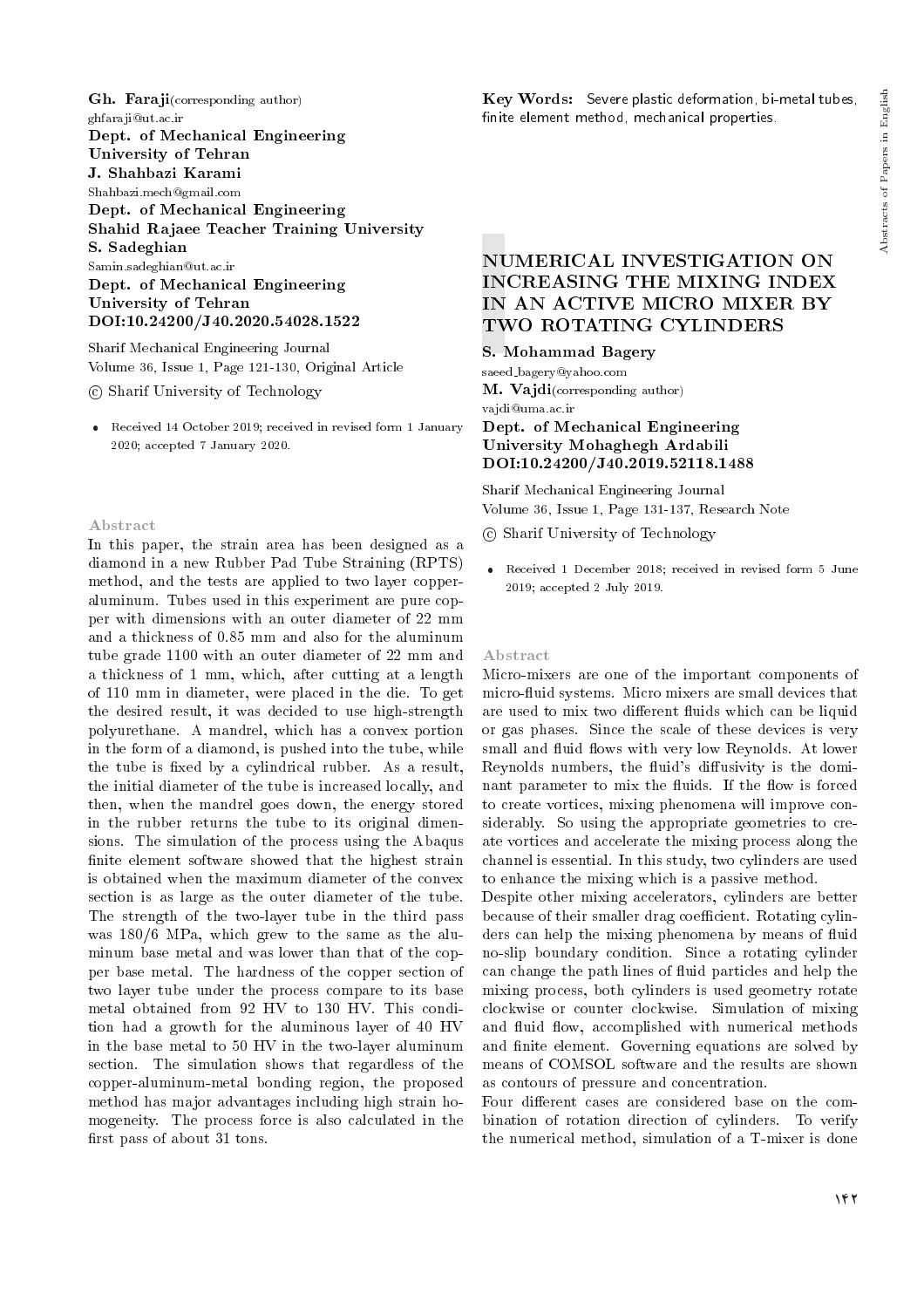estimated in the MATLAB software environment by applying the equations of motion governing an ellipsoidal body shape. It should be noted that, for deriving the remaining hydrodynamic coefficients of the mentioned prolate spheroid using HEKF, positions and velocities of the object in each time step are needed. So, the dynamic motion of the vehicle in the fluid is simulated using the transient tool of the ANSYS CFX software while beneting from the remeshing algorithm. Furthermore, the hybrid form of the Extended Kalman Filter (EKF) is chosen as the equations governing the 3DoF motion of the ellipsoid is continuous and the measurements are discrete. Results obtained from the proposed method indicate a good agreement for estimated added mass derivatives in comparison with the available analytical ones. The following study is an effort made to introduce an innovative strategy to investigate the hydrodynamic coefficients of submersible platforms like submarines, torpedoes and AUVs.

Key Words: Hydrodynamic coefficients, kalman filter, computational fluid dynamics, prolate spheroid, dynamic mesh.

# AN ANALYTICAL SOLUTION TO TWO-DIMENSIONAL UNSTEADY MASS TRANSFER EQUATION WITH ARBITRARY SOURCE TERM IN THE RIVER

#### N. Mashhadgarme

n.mashhadgarme@modares.ac.ir M. Mazaheri(corresponding author) m.mazaheri@modares.ac.ir

## J. MohammadVali Samani

samani j@modares.ac.ir Dept. of Water Structures Faculty of Agriculture Tarbiat Modares University DOI:10.24200/J40.2019.54224.1527

Sharif Mechanical Engineering Journal Volume 36, Issue 1, Page 109-119, Original Article

c Sharif University of Technology

 Received 32 September 2019; received in revised form 3 November 2019; accepted 9 December 2019.

#### Abstract

The concentration distribution in the water resources is analyzed with Mass transfer equation. Analytical solutions of this equation play an important role in understanding the mass transfer problem, mass transport parameter estimation, and numerical model verification. One of the powerful methods in solving nonhomogeneous partial differential equations analytically in one or multidimensional domains is Generalized Integral Transform Technique. This method is based on eigenvalue problem and integral transform that converts the main partial differential equation to a system of Ordinary Differential Equation (ODE). In this research, an analytical solution to two-dimensional Mass transfer equation with arbitrary emission time patterns of point sources was obtained at the finite domain in the open channels using Generalized Integral Transform Technique. In order to evaluate the extracted solution, the result of the proposed solution was compared with the Green's function method solution in the form of two hypothetical examples. In the first example, one point source with the compound exponential function was considered. In the second example, two point source with irregular time pattern at the distance from each other was assumed. The final results were represented in the form of the concentration contours at different times. The results show the conformity of the proposed solution and Green's function solution and report the suitable performance of the proposed solution. The presented solutions have various applications; they can be used instead of numerical models for constant- parameters conditions. The analytical solution is as an exact, fast, simple and flexible tool that is conveniently stable for all conditions; using this method, difficulties associated to numerical methods, such as stability, accuracy, numerical dispersion, etc., are not involved. The extracted solution in this research can adopt multiple pollutant sources with arbitrary time patterns and can be used as a benchmark solution for the numerical solution validation in two-dimensional mode.

Key Words: Mass transfer equation, point sources, arbitrary time pattern, generalized integral transform technique, finite domain.

## EXPERIMENTAL INVESTIGATION AND NUMERICAL ANALYSIS OF NOVEL PROCESS TO PRODUCE OF HIGH STRENGTH BIMETAL TUBES BY RUBBER PAD TUBE STRAINING (RPTS) METHOD

# O. Shapourgan

shapurgan@ut.ac.ir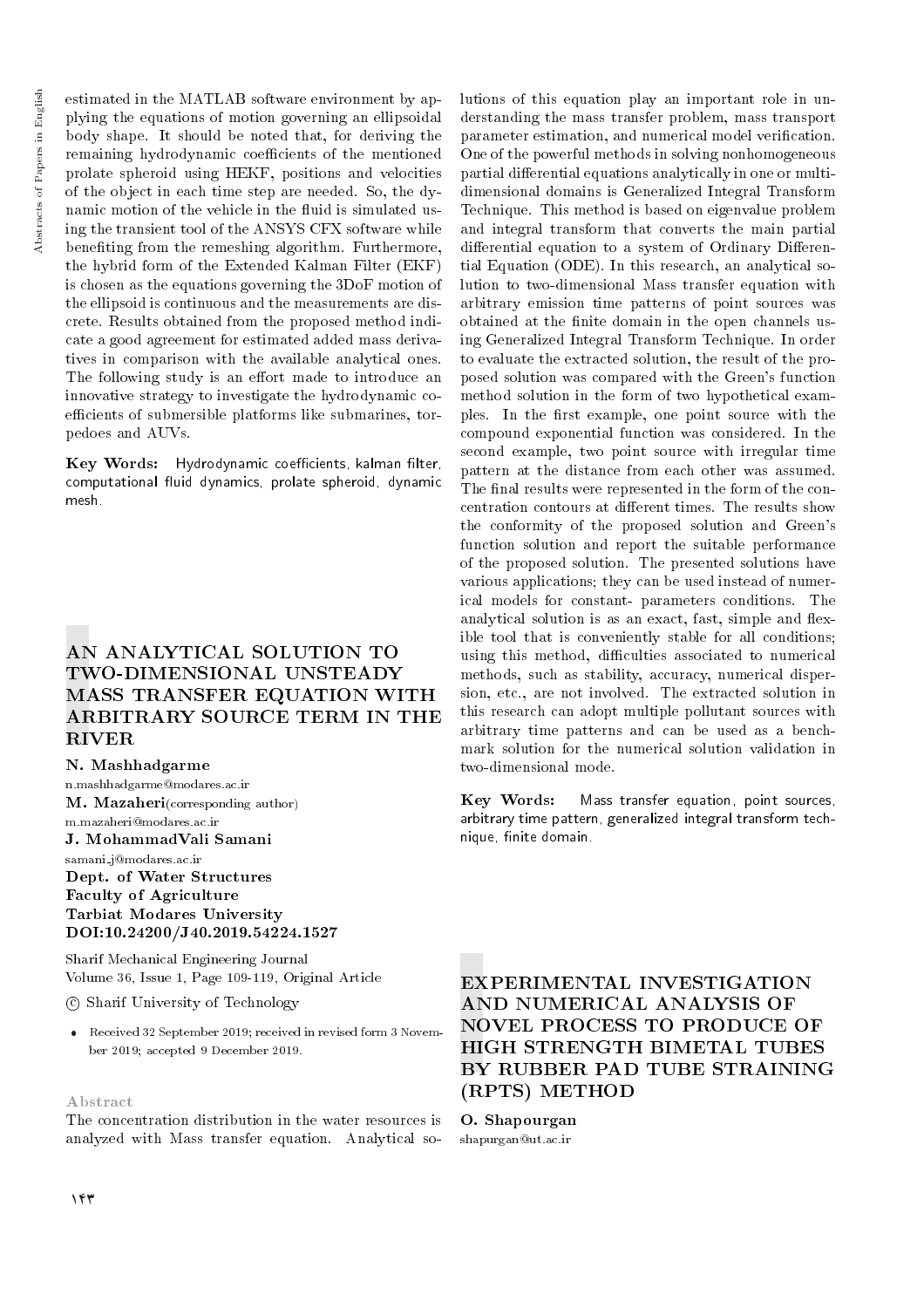#### F. Sadeghian Jahromi

s.farid1367@gmail.com M. Beheshti(corresponding author) m.behshti@eng.ui.ac.ir Dept. of Chemical Engineereing

## Esfahan University DOI:10.24200/J40.2019.52540.1498

Sharif Mechanical Engineering Journal Volume 36, Issue 1, Page 89-98, Original Article

## c Sharif University of Technology

 Received 29 April 2019; received in revised form 16 June 2019; accepted 26 June 2019.

#### Abstract

The purpose of this manyscript includes providing new analysis and optimization method in process systems which is achieved due to the strengths of the simultaneous analytical methods of energy-exergy for thermal and chemical systems. In this treatise, it has been tried to with doing a comprehensive research effort, a new method is proposed to target energy-exergy process systems with help of other techniques in order to be useful in analyzing and optimizing process systems. In addition, exergy, exergyeconomic and pinch methods have been introduced according to the need and importance of relevant analyzes. In the following, the developed method in the synchronous combination of Pinch-Exergy called Bridge-Exergy is presented at two different levels for analyzing the energy and exergy process systems simultaneously. The output of this developed bridge-exergy method is a new and correlated equation for the simultaneous analysis of energy and exergy, which it leads to creation of an Exergy Transmission Curve (ETC) for thermal equipment and an energy  $$ exergy destruction curve  $(EDL)$  and an energy — exergy cost destruction curve (ECDL) for equipment including pressure and composition change. Hereafter using this method of combining and analyzing the equipment of the process system, by using the articial intelligence method called differential evolution algorithm, the optimization and integration of the whole process system are done simultaneously. Finally, based on the developed energy-exergy analysis method, a new algorithm is introduced and evaluated for the design of optimal process systems. As a field study for investigating the bridgeexergy combination method and optimization algorithm, NGL production process has been briefly investigated and thoroughly analyzed and optimized. In the process of natural gas separation, using the bridge-exergy combination method and articial intelligence method, the differential evolution algorithm, the operating cost is reduced about 44 % and the annual profit is increased to about 814400 (\$/year).

Key Words: Integration, bridge -exergy analysis (ETC),

energy -exergy destruction curve (EDL), energy -exergy cost destruction curve (ECDL), optimization.

# HYDRODYNAMIC COEFFICIENTS ESTIMATION OF A PROLATE SPHEROID USING COMBINATION OF HYBRID EXTENDED KALMAN FILTER (HEKF) AND COMPUTATIONAL FLUID DYNAMICS (CFD)

### M. Rasekh

m.rasekh@sru.ac.ir

M. Mahdi(corresponding author)

## m.mahdi@sru.ac.ir Dept. of Mechanical Engineering Shahid Rajaee Teacher Training University DOI:10.24200/J40.2019.53476.1515

Sharif Mechanical Engineering Journal Volume 36, Issue 1, Page 99-108, Original Article

c Sharif University of Technology

 Received 21 MAy 2019; received in revised form 18 October 2019; accepted 26 October 2019.

#### Abstract

In the present study, a novel method has been introduced to estimate the hydrodynamic coefficients of an axisymmetric submersible prolate spheroid. In this heuristic procedure which is based on combination of the nonlinear Hybrid Extended Kalman Filter (HEKF) observer and Computational Fluid Dynamics (CFD), all of the hydrodynamic derivatives of a prolate spheroid in horizontal plane are estimated to simulate the Three Degrees of Freedom (3DoF) equations of motion. For this purpose, first, a CFD-based numerical model has been developed for an axisymmetric prolate spheroid by the commercial code ANSYS CFX software using the remeshing algorithm in dynamic mesh method. In this algorithm, the grid around objects deform locally using the Arbitrary Lagrangian-Eulerian (ALE) form of the governing fluid equations. When this deformation reduces the mesh resolution, significantly, the grid is remeshes and improved. By performing the corresponding calculations along with the simulation, some hydrodynamic derivatives were obtained. Then, utilizing the hybrid kalman filter simulation code based on the parameter identication, other unknown derivatives were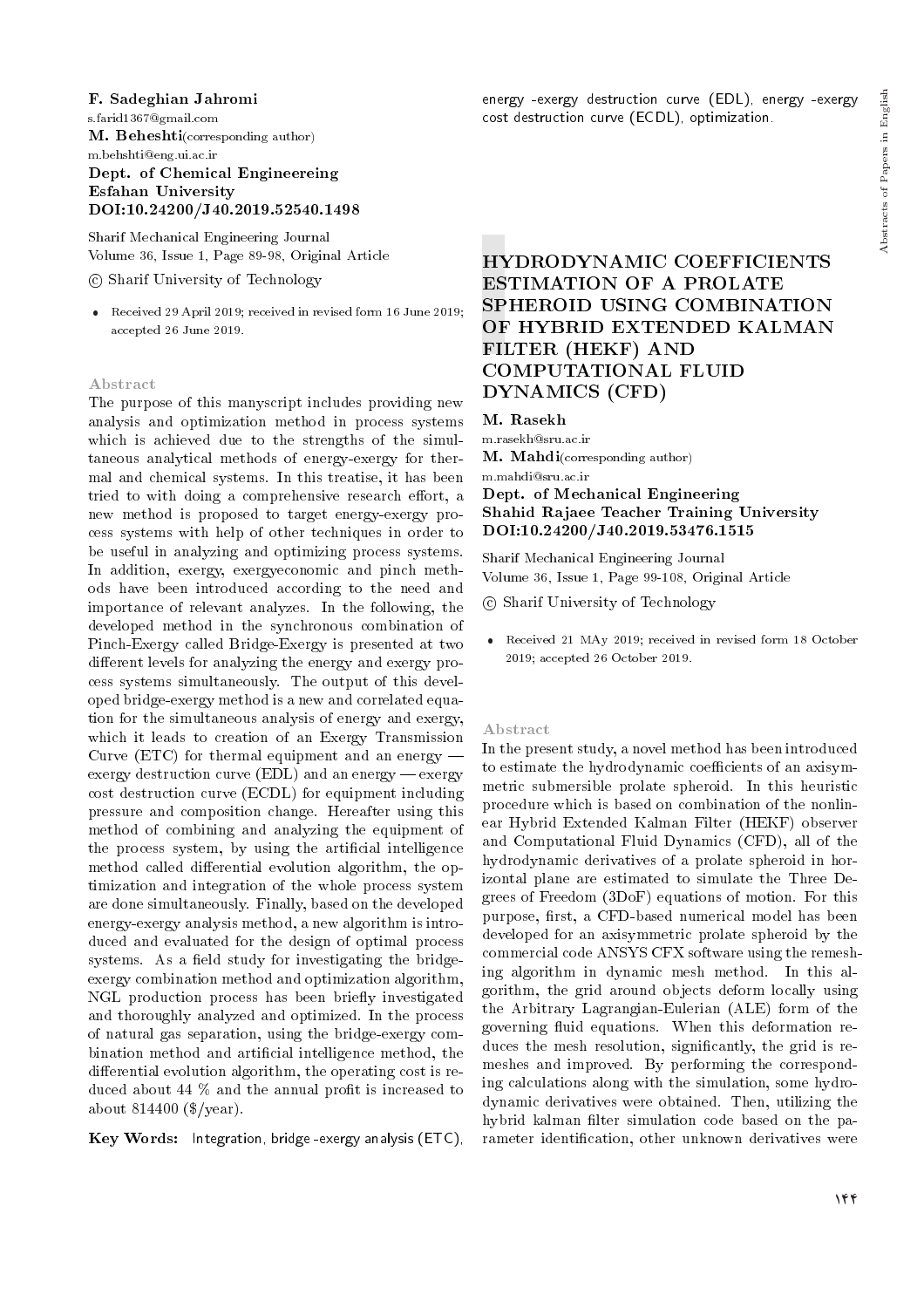a nonlinear filter. To identify model changes after fin failure, the aerodynamics of body and control surfaces are modeled separately. A percentage of the fins which have the ability to generate aerodynamic force is modeled by a parameter and these parameters are estimated over time, using a nonlinear estimator. Parameters estimation through the filtering approach is an indirect procedure, consisting of transforming the problem into a state estimation problem. The value of these parameters will be between 0 and 1. Where value 1 corresponds to the health of the fin and value denotes whether the fin has not opened or has been destroyed completely. The proposed method detects and isolates fins damage in a few seconds with good accuracy. Simulation results show that the new failure diagnosis algorithm estimated fins health percentage with good accuracy. After estimating the parameters, they can be sent to the controller and the controller has changed control signal.

Key Words: Fin failure detection, nonlinear kalman filter, fin control agile vehicle, parameter estimation, aerodynamic coefficient estimation.

# EFFECT OF MULTIPHASE LATTICE BOLTZMANN COLLISION MODELS WITH SINGLE- AND MULTI-RELAXATION TIMES FOR SIMULATION OF LIQUID-VAPOR TWO-PHASE FLOWS USING TWO DIFFERENT FORCING SCHEMES

E. Ezzatneshan(corresponding author) e ezzatneshan@sbu.ac.ir

R. Goharimehr

r.goharimehr@mail.sbu.ac.ir Dept. of New Technologies Engineering Shahid Beheshti University DOI:10.24200/J40.2019.52912.1505

Sharif Mechanical Engineering Journal Volume 36, Issue 1, Page 77-88, Original Article

c Sharif University of Technology

 Received 16 March 2019; received in revised form 1 June 2019; accepted 7 July 2019.

## Abstract

In this paper, the multiphase lattice Boltzmann collision models are evaluated by a comparative study for the simulation of liquid-vapor two-phase flow problems. Herein, the single-relaxation-time (SRT) scheme based on the Bhatnagar-Gross-Krook (BGK) approximation and the multiple-relaxation-time  $(MRT)$  method with two different forcing schemes are considered. The pseudo-potential Shan-Chen (SC) model is used to resolve the inter-particle interactions between the liquid and gas phases. In the standard form of the SC model, the interaction force is imposed in the momentum field which unphysically causes the density ratio to change with the variation of relaxation time. In this study, a modified form of this model is implemented to decouple these two physical parameters. Herein, the interaction force is imposed using the exact difference method (EDM). The efficiency and accuracy of the present numerical scheme based on the lattice Boltzmann method (LBM) with the SRT and MRT schemes are examined for simulation of two-phase flows in different conditions. The equilibrium state of a droplet in the periodic flow domain and on the flat surface with hydrophobic and hydrophilic wetting condition are computed to investigate the robustness and performance of the collision operators applied. The results obtained for these problems are compared with the analytical solutions which shows a good agreement. The collision of a droplet on the liquid film at various flow conditions is investigated and the predicted results are presented at a range of the Weber and Reynolds numbers. The present study demonstrates that the SRT model suffers from the spurious velocity in the interfacial region which causes numerical instabilities at moderate Reynolds and Weber numbers. It is found that the MRT model is stable for all the cases considered in the present work even at high Reynolds and Weber numbers. In terms of the computational efficiency, the SRT scheme is slightly attractive, although the computational cost of this model is not considerably lower than MRT scheme. The present study suggests the lattice Boltzmann method with the MRT collision operator incorporated with the EDM technique is robust, sufficiently accurate and computationally efficient to resolve the practical liquid-vapor two-phase flow structures and properties.

Key Words: Multiphase lattice boltzmann method, shan-chen model, multi-relaxation time, exact difference method.

ANALYSIS AND OPTIMIZATION OF THE NGL PLANT USING THE EXTENDED BRIDGE - EXERGY METHOD AND DIFFERENTIAL EVOLUTION ALGORITHM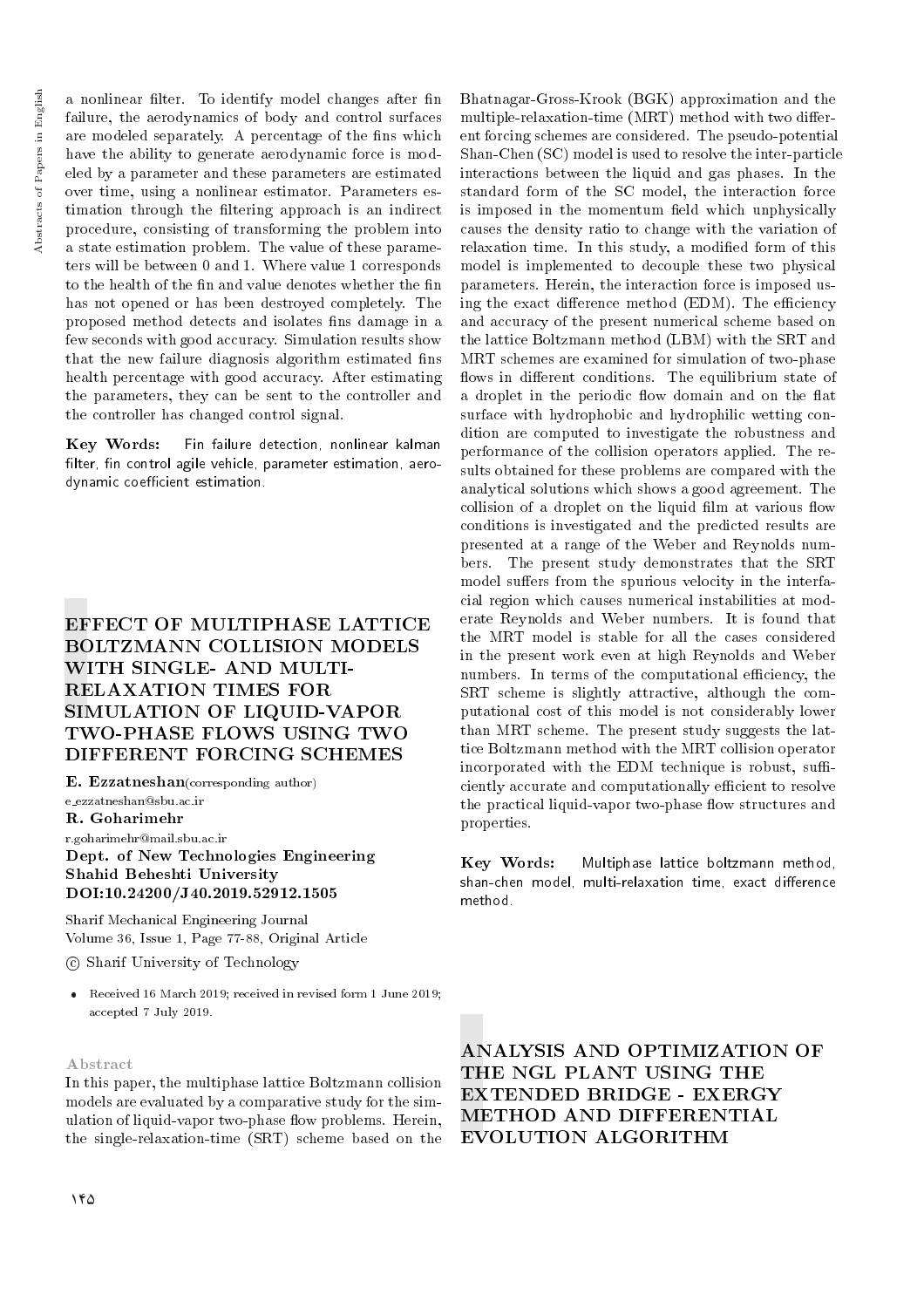heat transfer deterioration phenomena is conducted utilizing the conjugate heat transfer simulations results of methane inside the MTP channel for heat transfer rate, inlet pressure and temperature, inlet mass flux, and different surface roughness. Further, a few relations are derived for predicting the onset of methane heat transfer deterioration along the rectangular cooling channel in a range of pressure from 6 MPa to 20 MPa. The relative error of derived relations with numerical data is less than 1 percent. Finally, some methods for controlling the heat transfer deterioration phenomena have been presented.

Key Words: Conjugate heat transfer, trans-critical methane, pseudo-critical temperature, rectangular channel, heat transfer deterioration.

change in radial distribution of surface centers of twodimensional profiles. In this research, these changes have been done in tangential direction. The change of the lean angle in two modes of fixed hub and fixed shroud has been performed. The simulation of the flow field for various lean angles showed that the creation of a negative lean angle has been increased the efficency by  $0.51\%$ for the fixed hub and  $1.34\%$  for the fixed shroud.

Key Words: Efficiency, centrifugal pump, impeller, numerical solution, lean angle.

# INVESTIGATION THE EFFECTS OF LEAN IN A CENTRIFUGAL PUMP IMPELLER ON ITS AERODYNAMIC PERFORMANCE

A. Asgarshamsi(corresponding author)

a shamsi@gut.ac.ir

M. Rezazadeh

rezazadeh@gut.ac.ir

A. Iravani

iravani.arash44@gmail.com Dept. of Mechanical Engineering Golpayegan University of Technology DOI:10.24200/J40.2019.52549.1500

Sharif Mechanical Engineering Journal Volume 36, Issue 1, Page 57-65, Original Article

c Sharif University of Technology

 Received 13 March 2019; received in revised form 7 September 2019; accepted 13 October 2019.

#### Abstract

Centrifugal pumps are used in the various industries as one of the important components responsible for the movement of the incompressible fluids. In this paper, the fluid flow of water in a centrifugal pump is simulated with a three-dimensional numerical solution. The operating fluid is considered to be incompressible and in steady state condition. The numerical solution is performed using a ANSYSY 16.0 software. The provided results are validated by the pump manufacturer's characteristic curves. One of the effective factors in increasing the efficiency of the centrifugal pump impeller is the

# AGILE FLIGHT VEHICLE FIN FAILURE TOLERANT CONTROL USING INERTIAL MEASUREMENT UNIT DATA

## A. Ashrafar

ashramut@gmail.com M. Fathi Jegarkandi(corresponding author) fathi@sharif.edu

## Dept. of Aerospace Engineering Sharif University of Technology DOI:10.24200/J40.2019.52922.1506

Sharif Mechanical Engineering Journal Volume 36, Issue 1, Page 67-75, Original Article

c Sharif University of Technology

 Received 16 March 2019; received in revised form 3 August 2019; accepted 25 August 2019.

#### Abstract

In this paper, a new model-based fault detection method for an agile supersonic flight vehicle is presented. A nonlinear model, controlled by a classical closed loop controller and proportional navigation guidance in interception scenario, describes the behavior of the vehicle. The proposed FDD method uses Inertial measurement unit (IMU) data and nonlinear dynamic model of the vehicle to inform fins damage to the controller before leading to an undesired performance or mission failure. Broken, burnt or not opening of control surfaces causes a drastic change in aerodynamic coefficients and thus dynamic model. Therefore, in addition to the changes in the control forces and moments, system dynamics will change too, leading to the failure detection process being encountered with difficulty. To this purpose, an equivalent aerodynamic model is proposed to represent the dynamics of the vehicle, and the health of each fin is monitored by the value of a parameter which is estimated using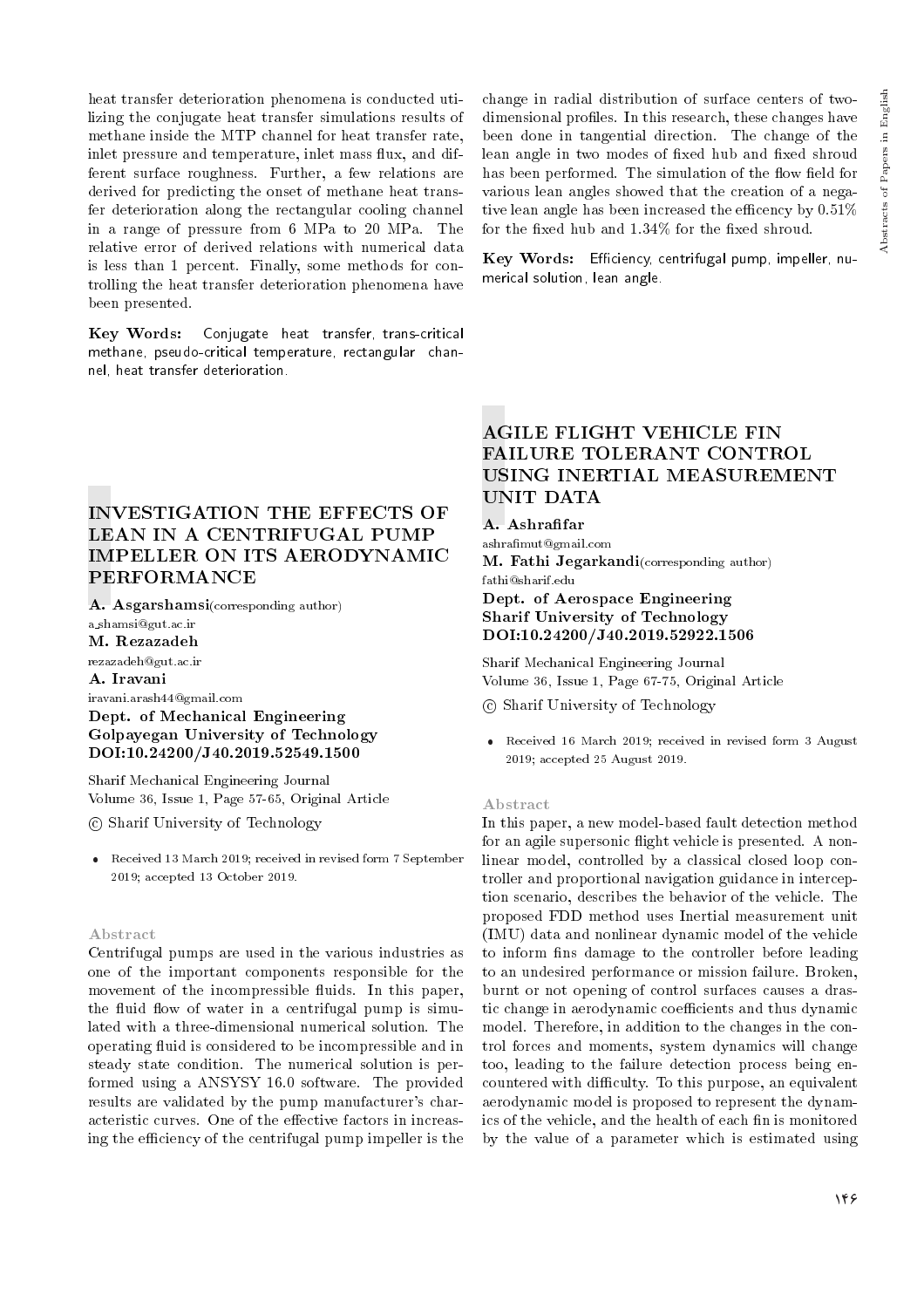## YB:YAG FIBER LASERS UNDER END-PUMPING

#### E. Amiri

ehsanamiri.ea1369@gmail.com M. Mojahedi(corresponding author)

## mojahedi@gut.ac.ir Dept. of Mechanical Engineering Golpayegan University of Technology DOI:10.24200/J40.2019.52516.1497

Sharif Mechanical Engineering Journal Volume 36, Issue 1, Page 35-44, Original Article

c Sharif University of Technology

 Received 8 January 2019; received in revised form 10 August 2019; accepted 7 August 2019.

#### Abstract

The solid state lasers consist of host mediums that are doped by an active ions. The host environment is built in the form of slab, rod, disk and fiber according to the geometric shape. In most cases, the solid lasers can be stimulated by diode pumping. During the pumping, some of the pumping energy at the crystal is converted to heat and this heat causes the temperature gradient in the crystal. The temperature gradient can produce thermal stresses and even lead to fracture in the crystals. In the fiber lasers, these phenomena disturb the laser operation and decrease the maximum input power of the laser. In this paper, the thermo-mechanical behavior of single clad Yb:YAG ber laser is discussed under continuous end pumping. The single clad bers have been modeled with single and four cores and they are simulated by finite element software (Ansys). Since the thermal loading and geometry of the fiber have symmetry planes, in the modeling, one quarter model is used to determine the temperature and stress distributions. In the Ansys software, the coupled thermal-structural analysis is utilized. First, the temperature distribution is calculated in the thermal environment of the software and then thermal stress fields for single core and four-core fiber lasers are obtained by applying the temperature distributions calculated through the thermal analysis. In the analysis, the mesh dependency is evaluated and for achieving convergence, the required number of element is determined. The temperature distributions in single and four core bers, with two positions for cores, are calculated. For any case, the calculated temperatures are compared with each other and the position of core related to smaller temperature is selected. The results show that, in comparison to single-core fiber, a four core fiber has smaller maximum stress at the same power and higher pumping fracture power. Finally the other thermal effects of the pumping, including thermal lensing, for single and four core fiber are compared with each other and it is shown

that the four core ber laser has better performance in terms of thermomechanical output.

Key Words: Fiber laser, Yb:YAG crystal, four core, continuous pumping, thermal-structural analysis.

# PREDICTION OF HEAT TRANSFER DETERIORATION ONSET OF TRANS-CRITICAL METHANE IN A RECTANGULAR CHANNEL

A. Ebrahimi(corresponding author) ebrahimi a@sharif.ir M. Shokri shokri maryam@ae.sharif.ir Dept. of Aerospace Engineering

# Sharif University of Technology DOI:10.24200/J40.2019.52922.1506

Sharif Mechanical Engineering Journal Volume 36, Issue 1, Page 45-55, Original Article

c Sharif University of Technology

 Received 24 February 2019; received in revised form 3 June 2019; accepted 13 July 2019.

#### Abstract

The coolant fluid inside the cooling channels may experience flow regime change and heat transfer deterioration. Heating methane at super-critical pressure results in a higher than pseudo-critical temperature and pseudo-phase change happens. Furthermore, in critical conditions, there is the possibility of heat transfer deterioration at high heat fluxes and low mass fluxes. In these areas, heat transfer from the wall to the fluid is disturbed due to the decrement in the heat transfer coefficient. Also, the wall temperature increases and there is the melting possibility of the engine wall. As a result, the study of this phenomenon is important for the thermal analysis of cryogenic methane for cooling applications. In the present article, a three-dimensional solver is developed for the simulation of the conjugate heat transfer inside a rectangular channel with trans-critical methane coolant. A finite volume scheme is utilized for the discretization of the governing equations. An iterative solution method based on the SIMPLEC algorithm is used to solve the equations. The solver is developed based on the thermodynamic and transport property relations corresponding to the coolant flow conditions in the trans-critical regime. The parametric study of the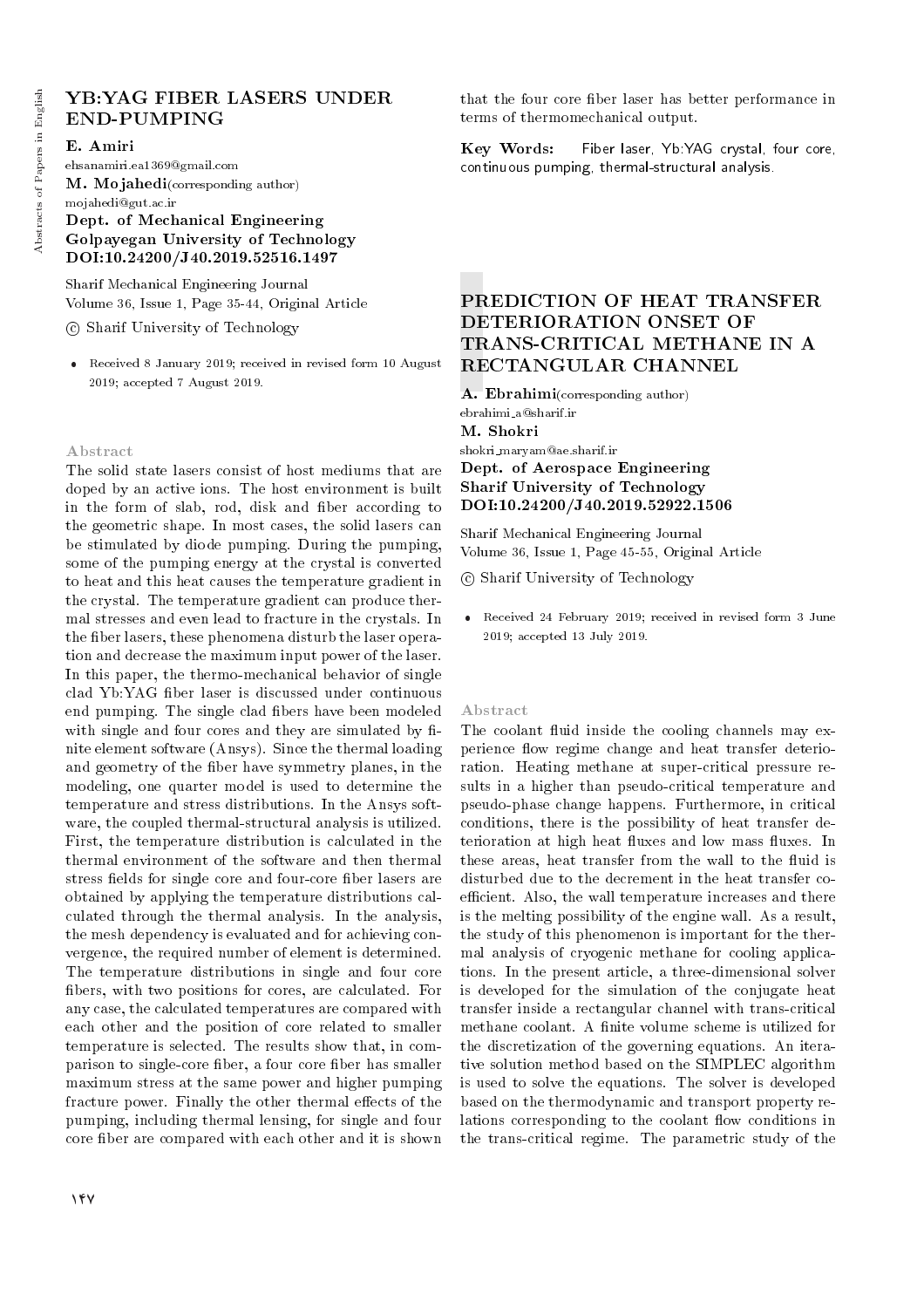Low-weight, low power consumption, no moving parts and flexibility of use are some of its advantages over passive control methods.

In this paper, a User Defined Function (UDF) code was hooked into the main flow solver code to model the momentum injected to the flow by DBD actuator. Among different methods that were proposed, Shyy numerical method is selected. The selection process is based on pros and cons of different first principle and phenomenological methods which were published in recent years.

In order to validate the results of the air flow in the presence of DBD actuator two test cases are selected, the flow around the Flat Plate and NACA 0015 airfoil. Different flow variables including the velocity profile and pressure distributions are obtained and compared to the reference data. 3D effects of DBD actuators are also investigated by using a NACA 0015 wing model. Two tests are carried out. First, the effect of doubling the DBD field is studied. After doubling the strength of DBD field, the control power of actuator enhanced. Pressure distribution in the midpoint of wing clarifies this fact. Second, the effect of span-wise DBD actuators is investigated. In three locations DBD roll installed on the wing platform and its effect on the flow variables carried out. This experiment claried that the best location to use DBD plasma actuators would be the onset of flow separation. In this location, the lift to drag ratio of the wing is maximum.

Also we studied the DBD parameters which affect the Ionic wind strength, Frequency and Voltage of the power supply. Increasing voltage and frequency would make plasma more effective (this is also concluded from lift to drag ratio) but the trend is not linear for voltage.

Key Words: Active flow control, DBD plasma actuators, numerical simulation, separation control, Shyy method.

# EXPERIMENTAL INVESTIGATION ON SPIN EFFECT UPON BURNING RATE OF ALUMINIZED COMPOSITE PROPELLANT

A.R. Mohammadi mohama a@yahoo.com Institute of Space Transportation Systems Iranian Space Research Center M. Farahani(corresponding author) mfarahani@sharif.edu M. Goodarz mgoodarz202@gmail.com Dept. of Aerospace Engineering Sharif University of Technology

#### DOI:10.24200/J40.2019.52415.1494

Sharif Mechanical Engineering Journal Volume 36, Issue 1, Page 29-34, Original Article

c Sharif University of Technology

 Received 7 January 2019; received in revised form 13 July 2019; accepted 17 September 2019.

#### Abstract

This research is conducted to study acceleration effect on the burning rate augmentation of an aluminized solid propellant based on HTPB as an effective factor determining combustion chamber pressure. A centrifugal experimental setup was designed to obtain a uniform acceleration field by rotating the test motor around its longitudinal axis. A cylindrical port propellant grain was used in the test motor which had an inner diameter of 30 mm, an outer diameter of 60 mm and a length of 52 mm, so acceleration vector was always perpendicular to inner burning surface of propellant. Inner radius of tube was small, so the magnitude of acceleration increased as the grain burned back. The pressure of combustion chamber was changed from 30 bar 80 bar by changing the nozzle throat and the magnitude of acceleration changed from 2g to 60g by changing the rotational speed of solid rocket motor. Pressure of combustion chamber was measured. An analytical 0D code was used to compute burning rate augmentation of propellant in acceleration field. Nozzle throat diameter is another parameter controlling the pressure field of combustion chamber of solid rocket motor. Thermomechanical erosion of nozzle throat is signicant in aluminized propellant, so erosion of graphite throat insert was measured and taken into account in 0D code. Burning time of all tests was below 2 sec. due to small web of the grain. As investigated, at low acceleration level (below 5g), burning rate of propellant is not sensitive to acceleration while in the condition in which acceleration changed from 30g to 60g, burning rate augmentation ratio increased from 1 to 1.5. The transient behavior of burning rate augmentation in acceleration field was obvious in obtained results due to short burn time of SRM. At high acceleration level, inner cylindrical surface of inhibitor was coated with aluminum oxide particles.

Key Words: Acceleration, burning rate, solid rocket motor, composite propellant.

## THERMO-MECHANICAL ANALYSIS OF SINGLE AND FOUR-CORE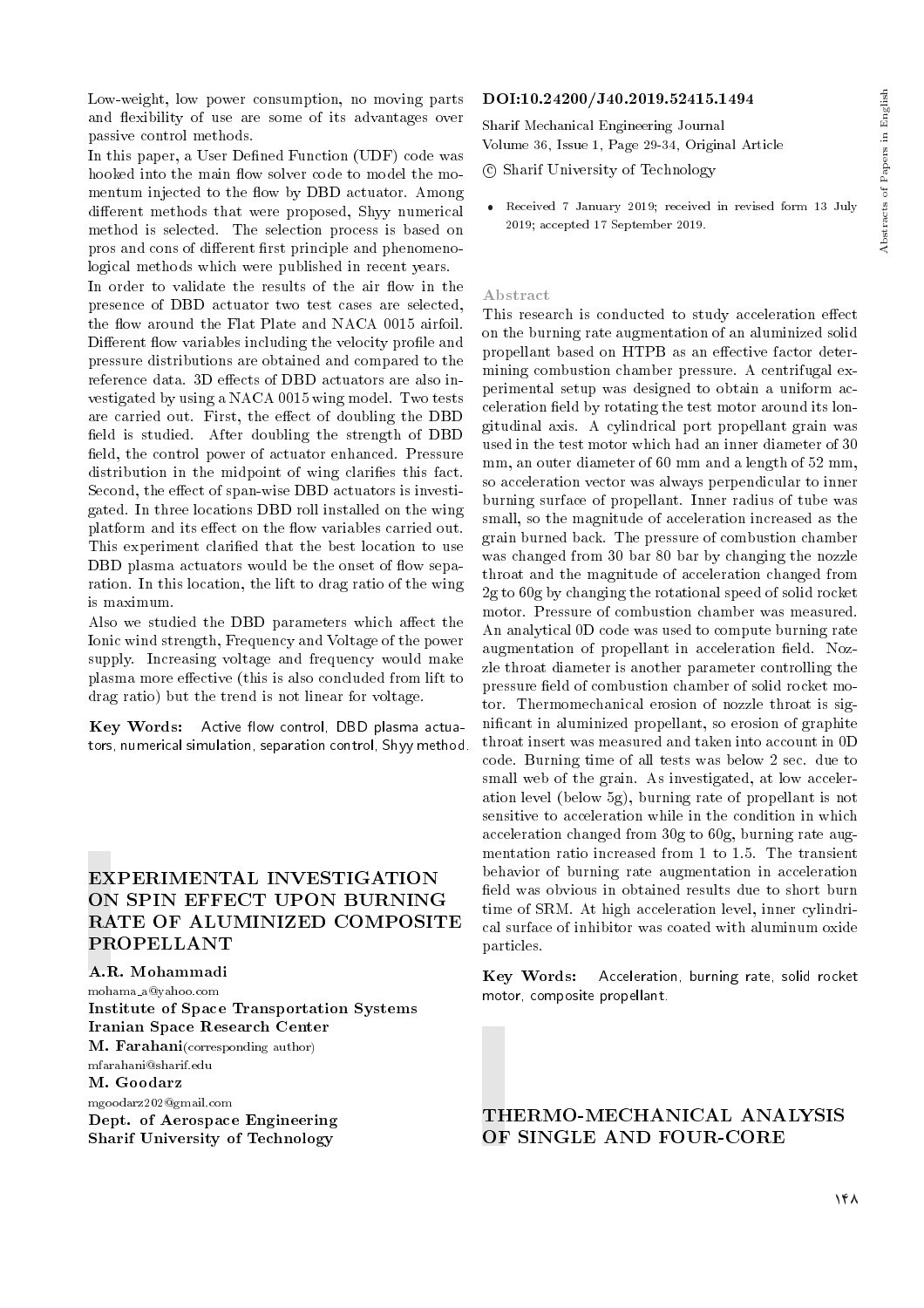efficients of the system compared to the main cylinder. Furthermore, the performance of the new conguration in reducing the drag force is better than those of each of the splitter plate and control cylinder alone. At the condition with  $C/D=4$  and  $L/D=1$  the drag and lift coefficients of the system are reduced about  $57\%$  and  $63\%$ respectively compared with those of the main cylinder.

Key Words: Turbulent flow around cylinder, passive flow control, vortex shedding, splitter plate, control cylinder.

# AGING HEAT TREATMENT AND SPECIMEN'S GEOMETRY: FRACTURE BEHAVIOR OF AL2024-T8 SHEET UNDER TENSION

#### K. Pakravan

kiana.pakravan@yahoo.com

A. Hosseini Monazzah(corresponding author)

## a hosseinimonazzah@sbu.ac.ir Dept. of Mechanical and Energy Engineering Shahid Beheshti University DOI:10.24200/J40.2019.51936.1483

Sharif Mechanical Engineering Journal Volume 36, Issue 1, Page 11-18, Original Article

- c Sharif University of Technology
- Received 15 December 2018; received in revised form 18 May 2019; accepted 26 June 2019.

#### Abstract

The effect of artificial ageing on tensile properties and fracture behavior of 2024 Al alloy in the presence and absence of notch was investigated. The tensile samples having two V notches, as well as, common tensile specimens were prepared according to ASTM E8. T8 heat treatment consisting of solutionizing, cold rolling, and aging was selected to establish precipitation hardening in Al2024 alloy. Considering T8 condition, following solutionizing of Al sheet at  $500^{\circ}$ C, samples were  $\text{cold}$  rolled with 30% reduction. Finally artificial aging was applied at  $200^0C$  via different times. The results of Brinell test shows that the maximum value of hardness was achieved at 1 hour, which indicated the peak aging condition. Moreover, soaking samples in aging condition at  $200^{\circ}$ C for 15 minutes and 4 hours were considered as under-aging and over-aging states, respectively. Similar to hardness results, the superior amount of yield strength and ultimate tensile strength

of un-notched specimens were observed at peak aging time, while in notched samples, the role of aging time was not prominent due to the presence of V shaped flaws. By applying notches on specimens, the yield and ultimate stress were found to increase with simultaneously decrease in elongation at fracture. It was found that due to localizing plastic deformation around flaws, the presence of notch increases the strength of 2024 Al alloy, while elastic behavior controls deformability far from notches. The energy which was absorbed till fracture, was indicated as toughness and it was found to be absolutely dominated by the elongation at fracture and signicantly decreased in notched specimens. The peak-ageing condition of notched tensile specimens had the lowest toughness compare to under-ageing and overageing conditions. Although three fracture mechanisms, such as matrix deformation, particle cracking and matrix/particle debonding observed in all samples, the distribution of these mechanisms were more homogeneous in un-notched specimens. In the other words, one may claim that the presence of flaws enhanced the cracked particles, which accompanied with lowering matrix deformability lessened the elongation and toughness.

Key Words: Aluminum 2024, t8 heat treatment, tensile behavior, fracture mechanisms.

# INVESTIGATION OF DIFFERENT ASPECTS OF DBD PLASMA ACTUATORS ON AIRFLOW AROUND A WING

S. Kabirian(corresponding author) Siavash.Kabirian@aut.ac.ir A.R. Jahangirian

ajahan@aut.ac.ir

Dept. of Aerospace Engineering faculity Amirkabir university of technology DOI:10.24200/J40.2019.52342.1493

Sharif Mechanical Engineering Journal Volume 36, Issue 1, Page 19-28, Original Article

c Sharif University of Technology

 Received 5 January 2019; received in revised form 17 July 2019; accepted 24 July 2019.

#### Abstract

Active control of airflow by using Dielectric-Barrier-Discharge (DBD) is a recent development in flow control theory.